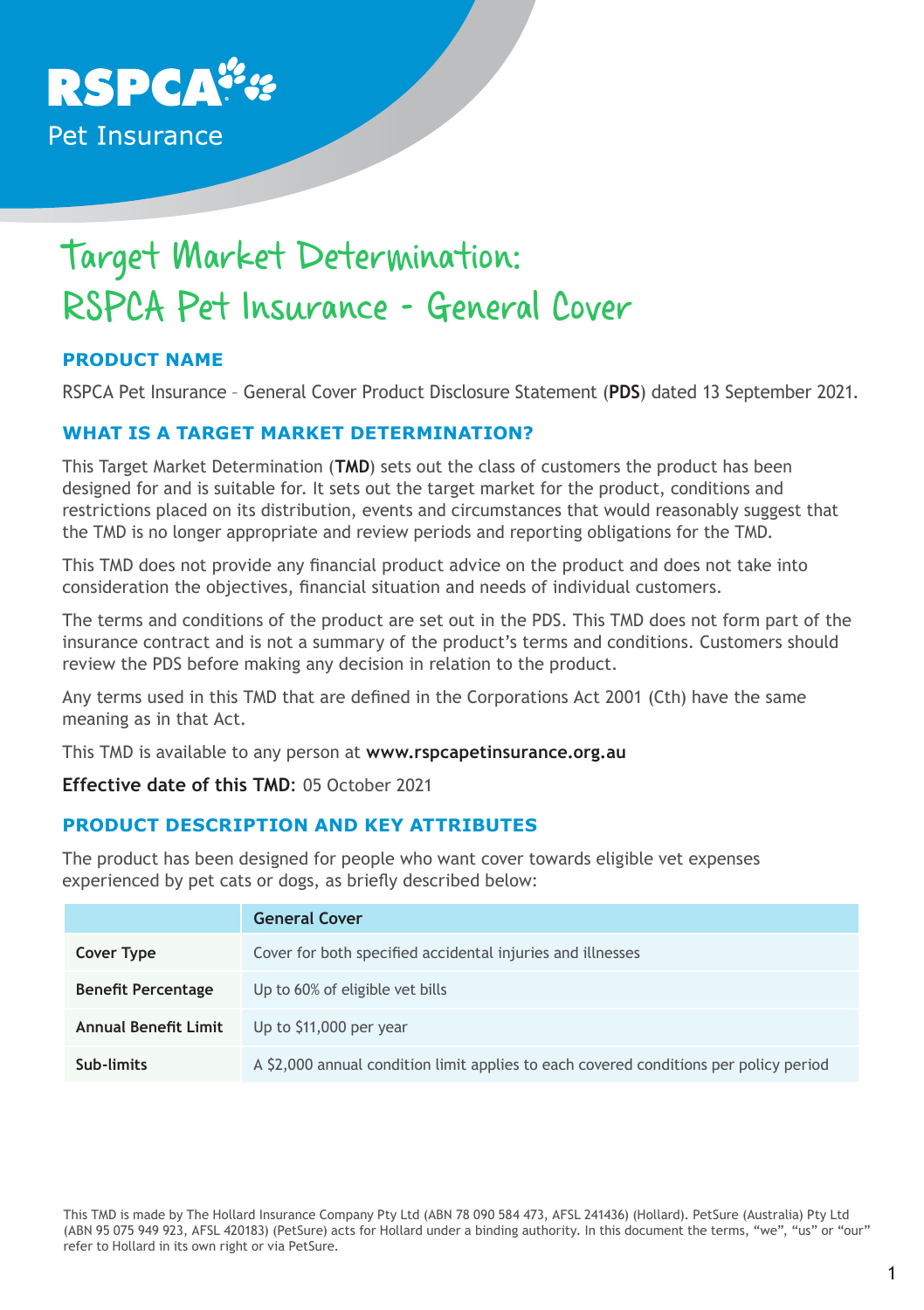Other key attributes of this product include:

- it does not provide comprehensive cover for preventative care costs and general pet maintenance costs like grooming and pet food; and
- cover is subject to annual limits, sub-limits, terms, conditions and exclusions. Examples of key exclusions include waiting period exclusions at the inception of a new policy and coverage exclusions for chronic pre-existing conditions.

#### **LIKELY OBJECTIVES, FINANCIAL SITUATION AND NEEDS OF CUSTOMERS IN THE TARGET MARKET**

The likely objectives, financial situation and needs of customers in the target market is a contribution towards eligible veterinary expenses, to ensure their pet can receive appropriate treatment and to reduce the cost to the customer of that treatment.

# **TARGET MARKET FOR THE PRODUCT**

| Who this product may be suitable for                                                                                                                                                                                                                                                                                                                                                                                                                                                                                                                                                                                                                                                                                                                                        | Who this product may not be suitable for                                                                                                                                                                                                                                                                                                                                                                                                                                                                       |
|-----------------------------------------------------------------------------------------------------------------------------------------------------------------------------------------------------------------------------------------------------------------------------------------------------------------------------------------------------------------------------------------------------------------------------------------------------------------------------------------------------------------------------------------------------------------------------------------------------------------------------------------------------------------------------------------------------------------------------------------------------------------------------|----------------------------------------------------------------------------------------------------------------------------------------------------------------------------------------------------------------------------------------------------------------------------------------------------------------------------------------------------------------------------------------------------------------------------------------------------------------------------------------------------------------|
| A person is in the target market for this product if they:<br>• have a domestic dog, cat or hybrid that is legally<br>available in Australia;<br>• want cover towards the costs associated with<br>specified accidental injuries that their pet may<br>experience, such as injury suffered as a result of a<br>motor vehicle accident, burn or electrocution and<br>traumatic ligament or tendon injury;<br>• want cover towards the costs associated with<br>treating a range of illnesses, such as cancer<br>treatments and other temporary and chronic<br>conditions;<br>• want up to 60% of their eligible veterinary expenses<br>covered up to \$2,000 for each condition every policy<br>period; and<br>• want cover up to \$11,000 overall for the policy<br>period. | A person will not be in the target market if they:<br>• have a pet which has sustained chronic pre-<br>existing conditions which are likely to require<br>ongoing veterinary treatment and want cover for<br>those treatment costs;<br>• want to cover the costs of treatment for<br>illnesses or accidents not covered by this policy,<br>or other maintenance costs associated with pet<br>ownership; or<br>• do not want an annual condition limit to apply for<br>the treatment of each covered condition. |
|                                                                                                                                                                                                                                                                                                                                                                                                                                                                                                                                                                                                                                                                                                                                                                             |                                                                                                                                                                                                                                                                                                                                                                                                                                                                                                                |

## **CONSISTENCY BETWEEN THE PRODUCT AND TARGET MARKET**

This product will likely meet the likely objectives, financial situation and needs of the target market because it addresses the needs of customers in the target market to reduce the costs of eligible veterinary expenses.

### **DISTRIBUTION CONDITIONS**

This product is distributed through:

- visiting the website of RSPCA Pet Insurance; or
- calling the contact centre of RSPCA Pet Insurance; or
- visiting the website or calling the contact centre of a RSPCA Pet Insurance authorised distribution partner.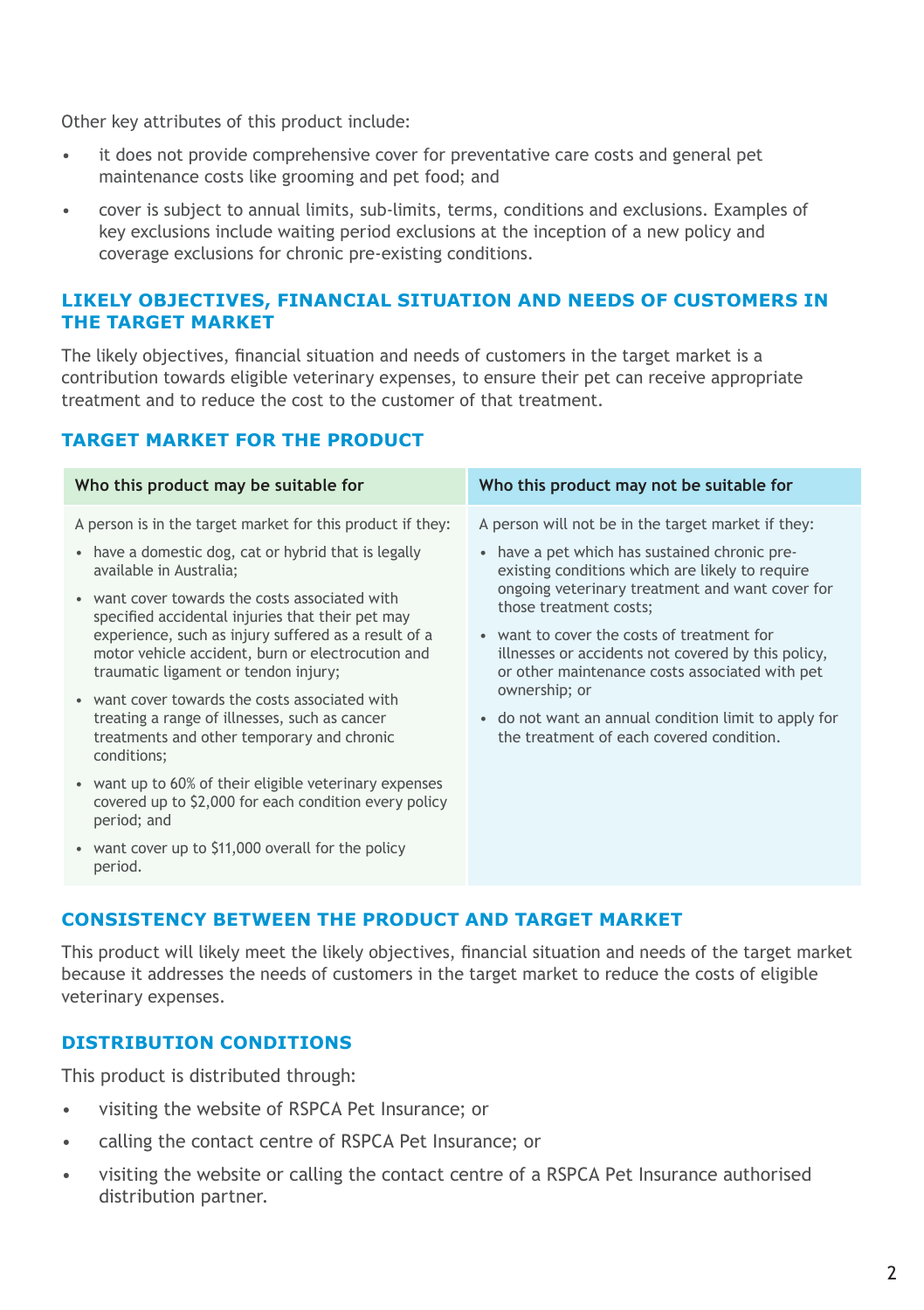All enquiries made online use a quotation tool which ask the customer to answer a series of questions before finalising a quote. Customers seeking a quote via the phone will be asked a series of questions from a system-based script by a trained operator. The response to these questions will determine if the customer meets our eligibility criteria, which align with our description of the target market set out above. A sale will not progress if these eligibility criteria are not met.

All call centre representatives are provided with adequate training and their sales are routinely monitored by us to ensure that they sell the product only to customers who are in our target market.

We also have arrangements in place with Greenstone Financial Services Pty Ltd (ABN 53 128 692 884, AFSL 343079) (GFS), which in turn has arrangements in place with the RSPCA for ensuring that the product is distributed in accordance with this TMD.

## **REVIEWING THIS DOCUMENT**

#### **Periodic review**

We will review this TMD within 24 months from its commencement date and subsequently every 24 months thereafter.

## **Review triggers**

We will also review this TMD if there are events or circumstances that reasonably suggest that the TMD is no longer appropriate. The triggers for this review may arise from:

- any material changes being made to the product coverage, pricing methodology, underwriting or eligibility criteria or its method of claims assessment and settlement;
- any material changes to methods of distribution;
- changes in law or regulatory guidance or industry code which may materially affect the terms of cover or distribution or regulatory feedback or concerns raised to suggest the TMD may no longer be appropriate;
- identification of systemic issues and finding relevant to this TMD produced from quality assurance or governance processes that may indicate an issue with the product and the appropriateness of the TMD;
- any occurrence of a significant dealing outside of the target market;
- compliance incidents and breaches that may indicate an issue with the product and the appropriateness of the TMD; or
- material deviations developing in our customer value metrics that track:
	- financial performance of the product;
	- product desirability;
	- benefit attained from the product by customers;
	- overall claims experience;
	- number and type of complaints received; and
	- customer feedback received.